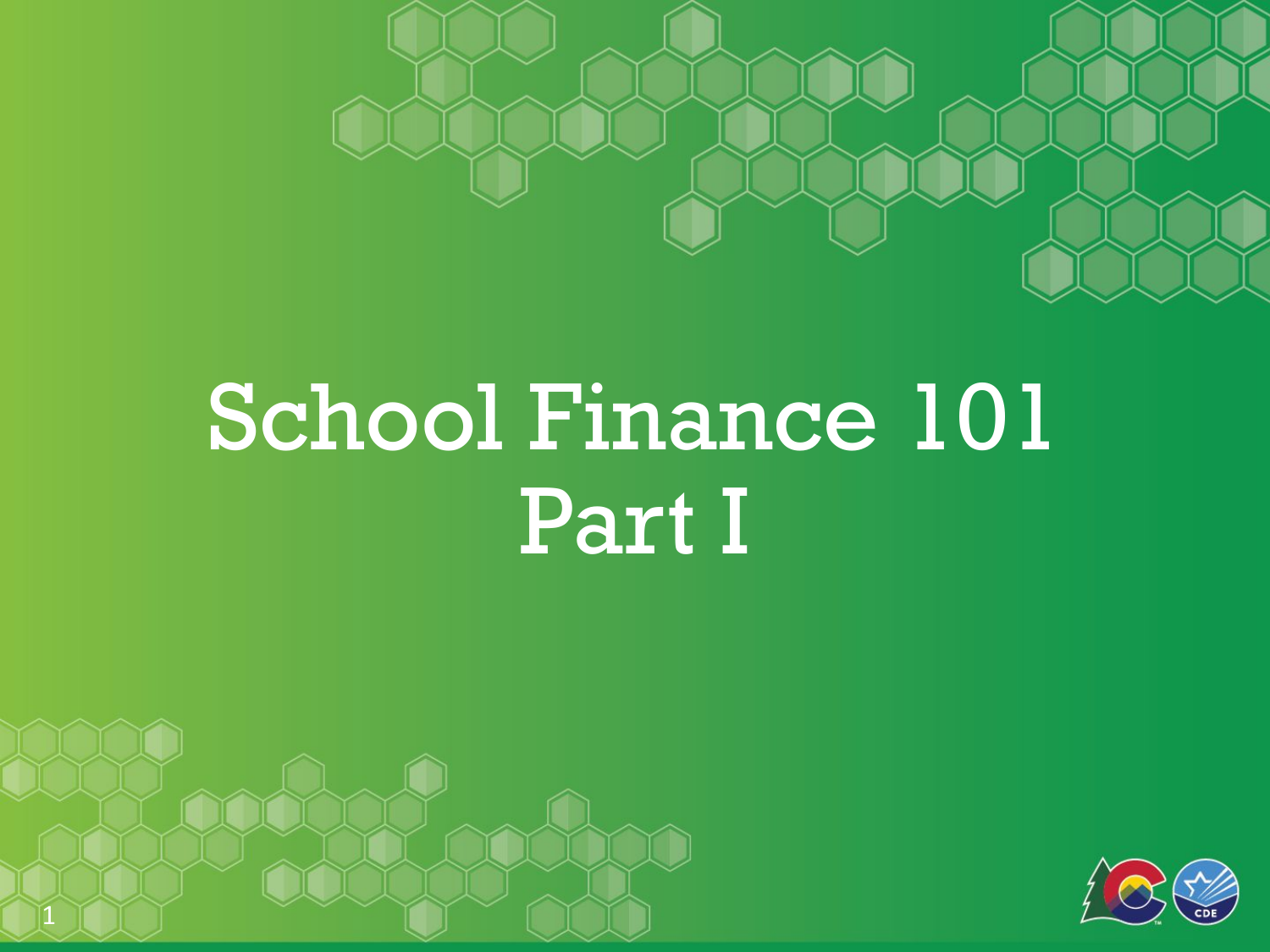- **Overview:** Focus of today's session is to highlight the major school finance milestones for the fall, and use those to introduce resources on the CDE website.
- [Critical Dates](https://www.cde.state.co.us/cdefinance/fppcriticaldatesfy2021-22) / fall big rocks walkthrough
- Other resources
- Important upcoming events

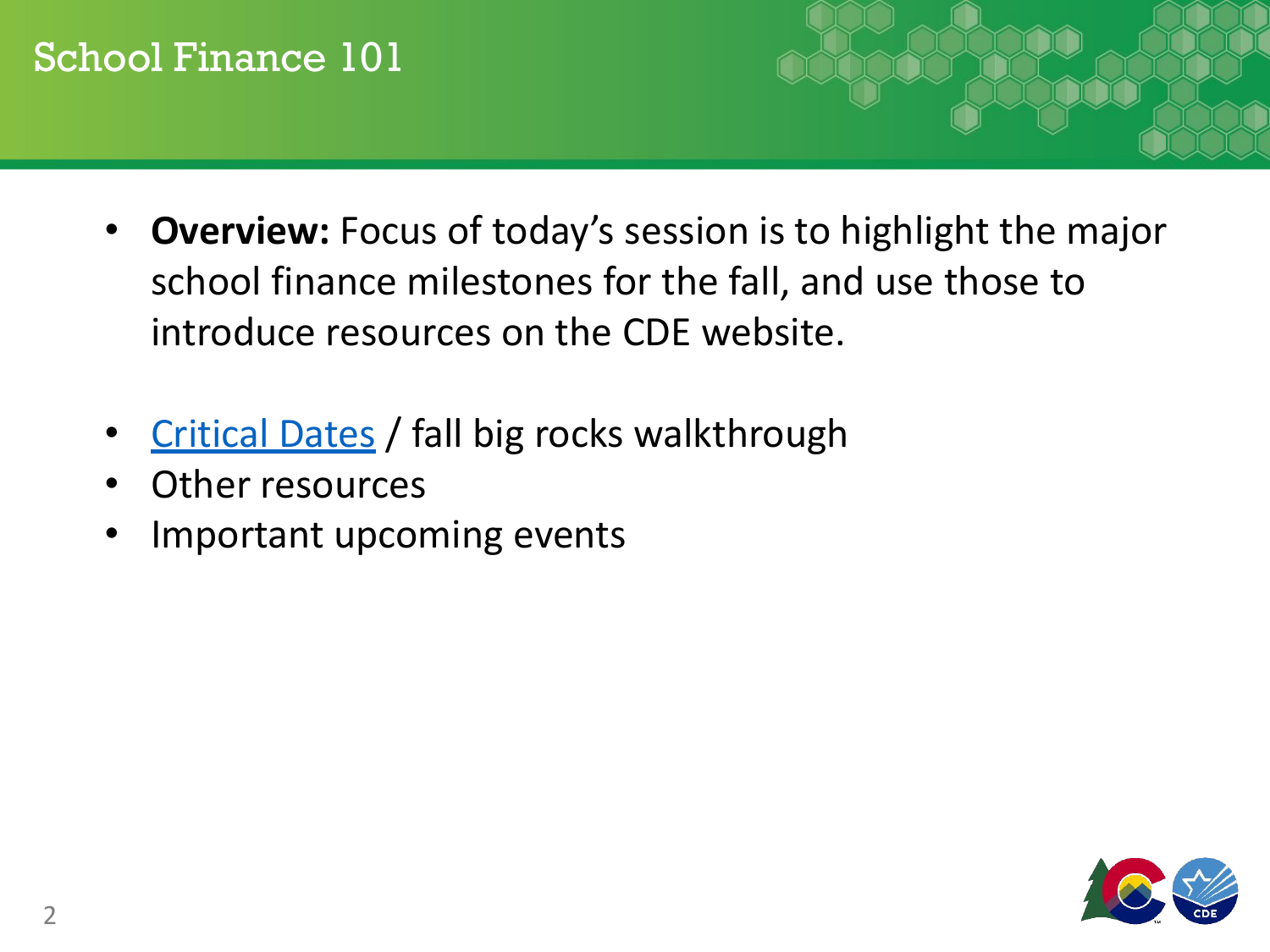#### About PSFU

The **Public School Finance Unit** provides support to school districts in the implementation of requirements set forth by the legislature and Colorado state statute.

This includes implementation of the distribution of school finance formula funding and other funding streams.

In addition, we provide support to districts and boards of cooperative educational services (BOCES) by assisting with submission of required financial data, providing reports of financial data and assisting with the implementation of various school finance legislation.

The School Finance Unit also provides technical guidance and capacity building to district finance teams.

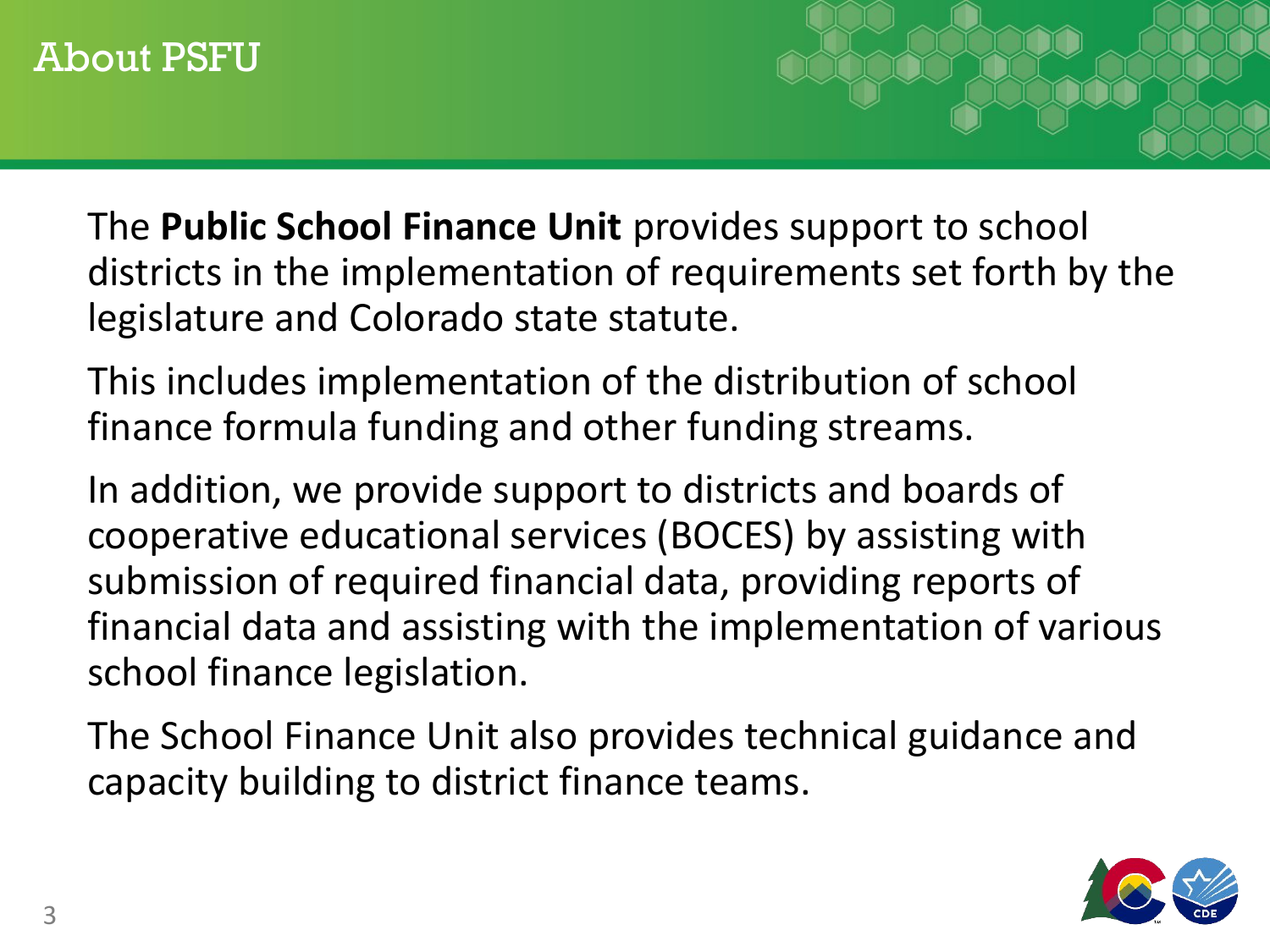#### About PSFU

**Jennifer Okes** - Chief Operating Officer **Kate Bartlett** - Executive Director, School District Operations **Tim Kahle** - School Finance Program Director **Yolanda Lucero** - Fiscal Data Coordinator **Kelly Wiedemer** - Fiscal Data Analyst **Mark Rydberg** - School Finance Program Manager **Glenn Gustafson, CPA** - Part-Time School Finance Program Manager **David Miller** - Data Analyst **Megan Richardson** - Program Associate **Rebecca McRee** - Audit Supervisor **Rich Hull** - Part-Time School Finance Analyst and Auditor

**Ack! Who do I contact about what?!** Visit the [PSFU Contacts page](https://www.cde.state.co.us/cdefinance/psfucontacts) and see "Contact for questions about…."

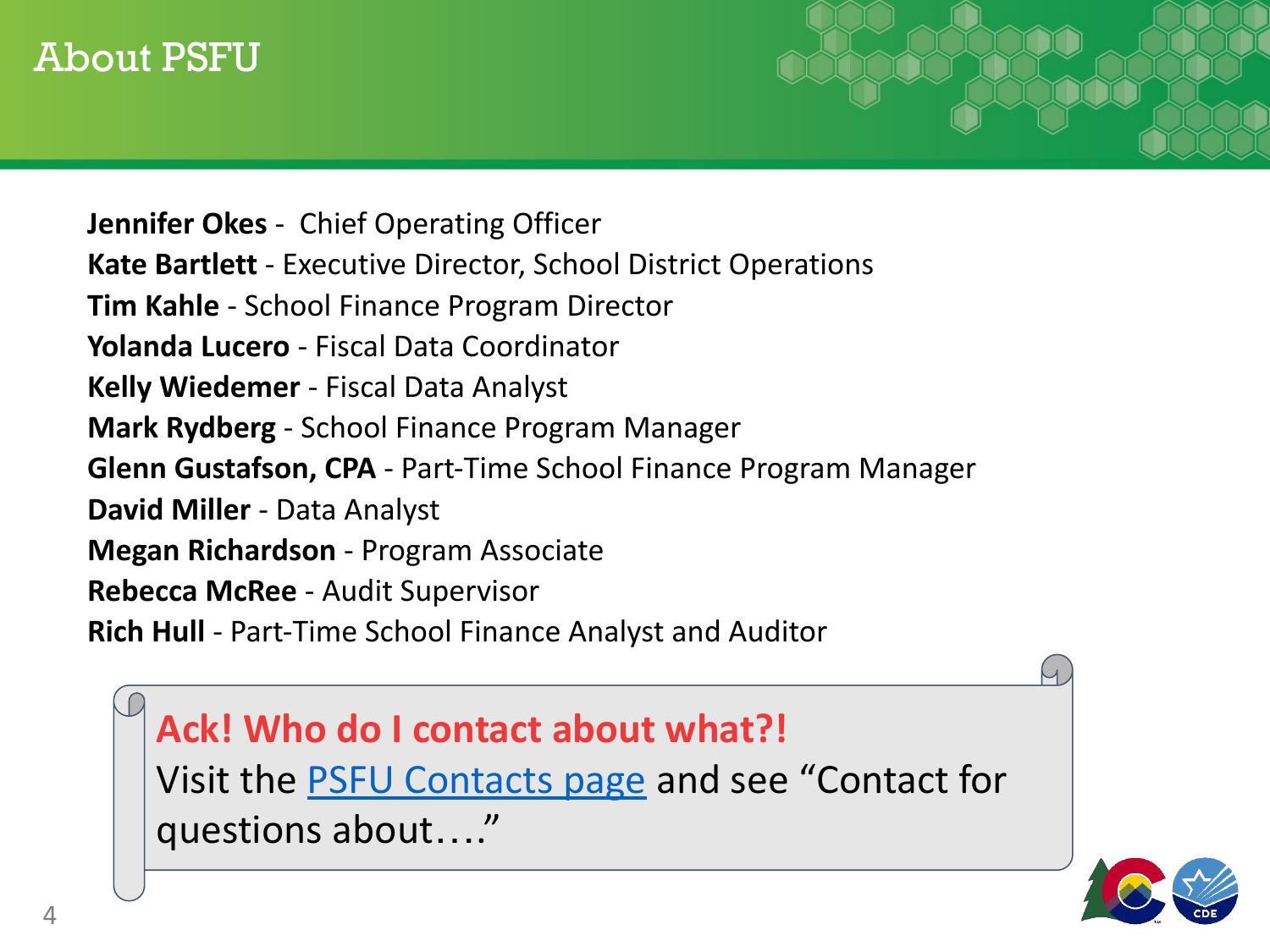#### PSFU Tiered System of Supports: 2021-2022



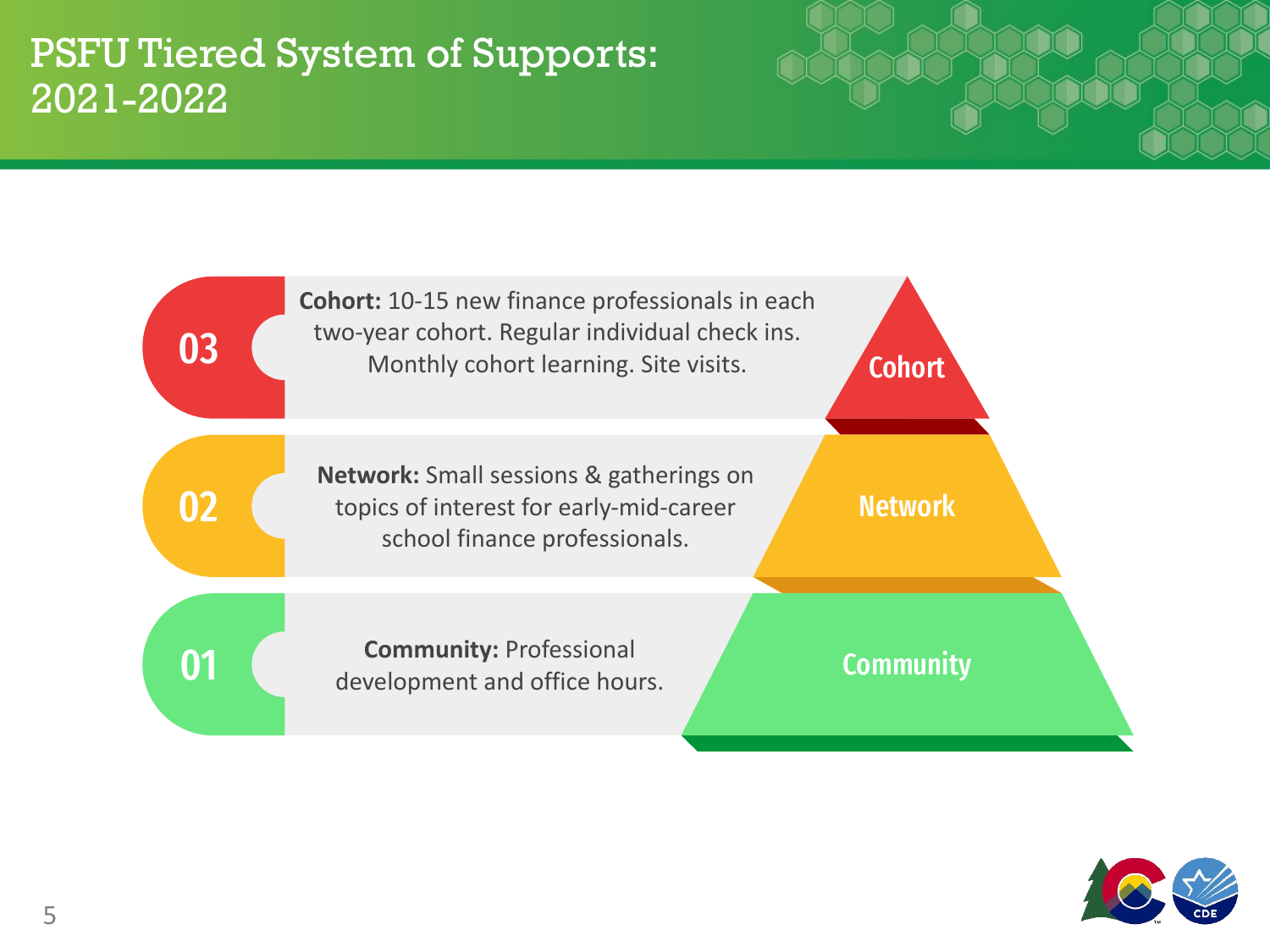The Big Rocks are the things your finance team needs to keep their eye on throughout the year to ensure effective finance operations, planning, strategy and leadership for the district.



These are school district specific, and are in addition to the basic accounting and finance functions of paying bills, running payroll, bank reconciliations, budget forecasting, etc.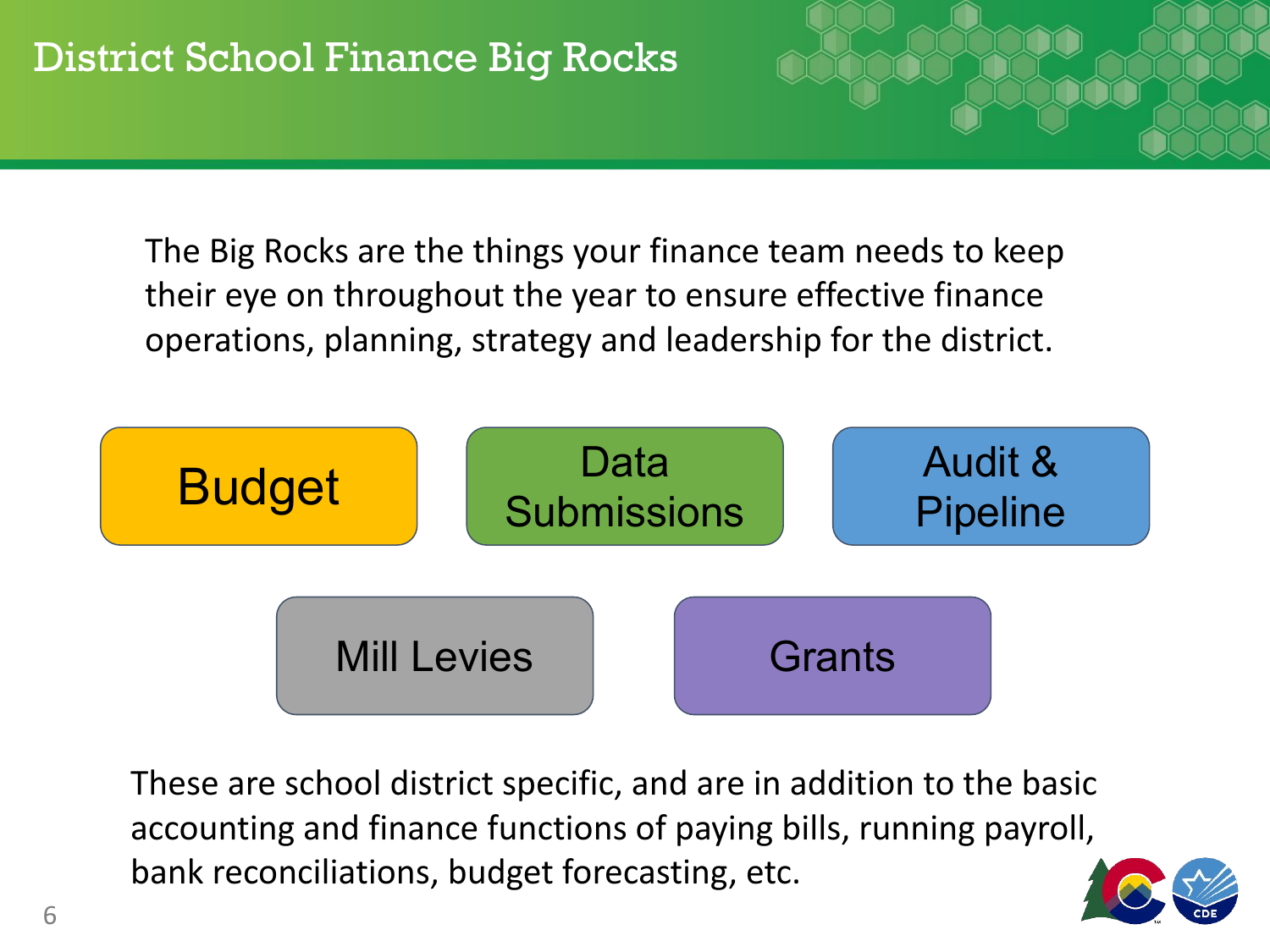#### Fall Big Rocks



#### **September**

- Transportation Claim Reimbursement CDE 40 submission due September 15
- Grant Annual Financial Reports (AFRs) due September 30
- Audit preparation

#### **October**

- K-12 Pupil Count October 1 or alternative (if requested by September 15)
- Audit preparation

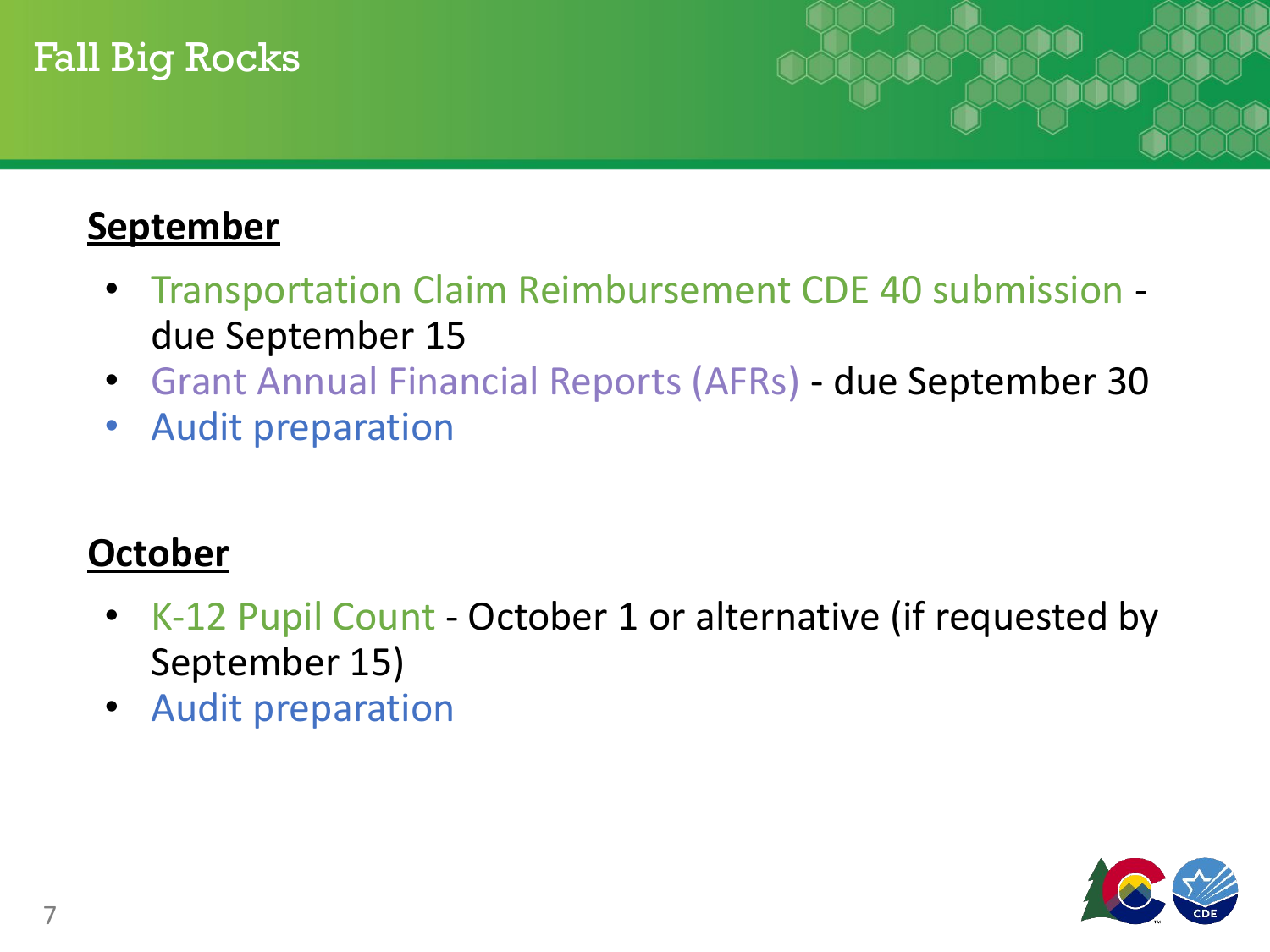#### Fall Big Rocks



#### **November**

- Pupil Count data submission November  $1 \times$
- Audit preparation
- Auditor delivers audit to district November 30

#### **December**

- Mill Levy certification December 15  $\star$
- Financial Data Pipeline & audit submission December 31
- Budget Revision preparation for January



Requires Board of Education approval

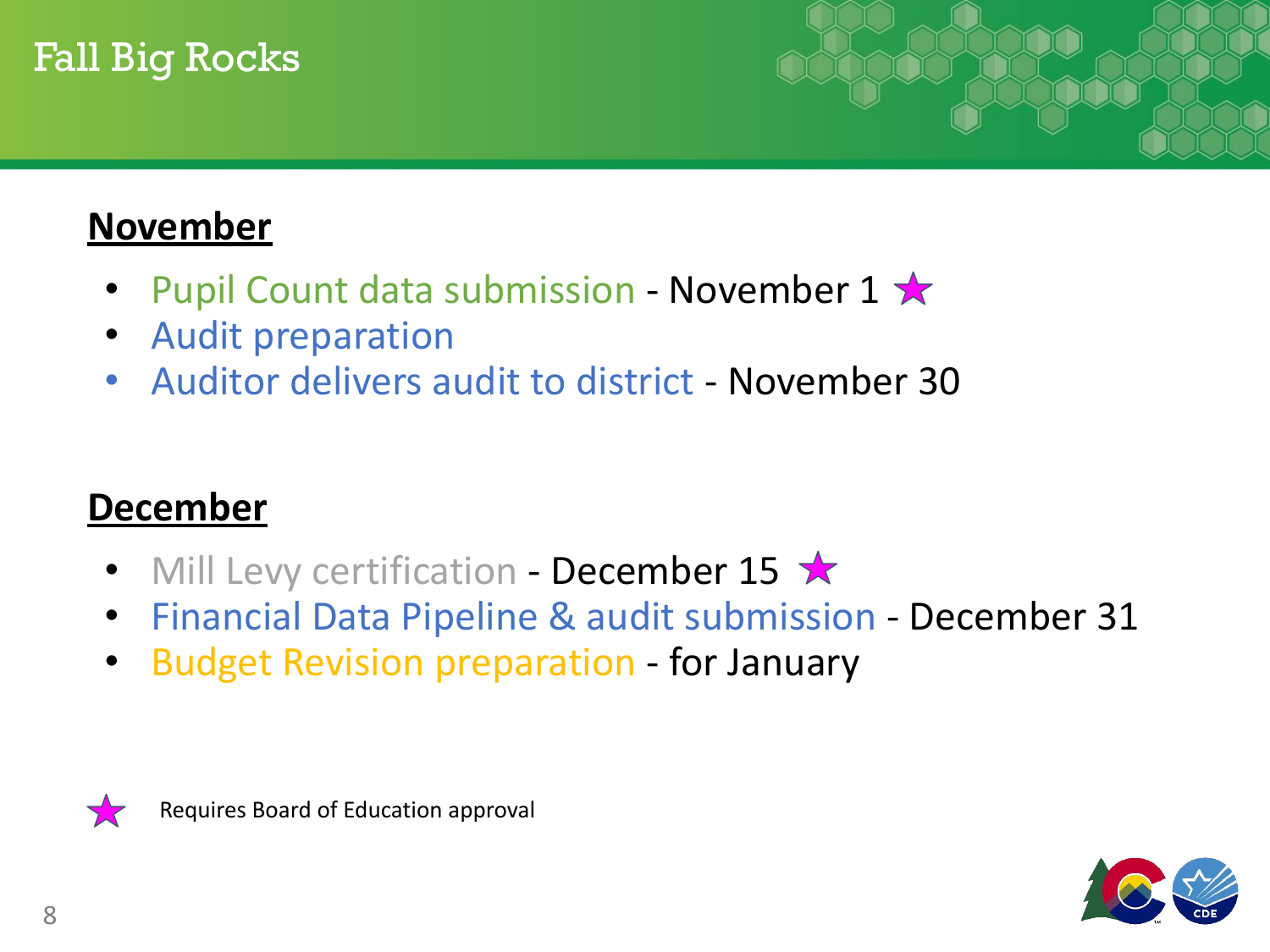#### Fall Big Rocks

#### **Every Month**

- Receipt of state share on the 25th
	- Districts participating in the state's interest free cash flow loan program receive state share by 17th of each month
- Grant Requests for Funds due on the 1st or 15th
- Interest Free Cash Flow loan submissions for those participating

#### **Plus standard monthly accounting functions…**

- Bank statement reconciliation
- Balance sheet reconciliation
- Budget to actual review

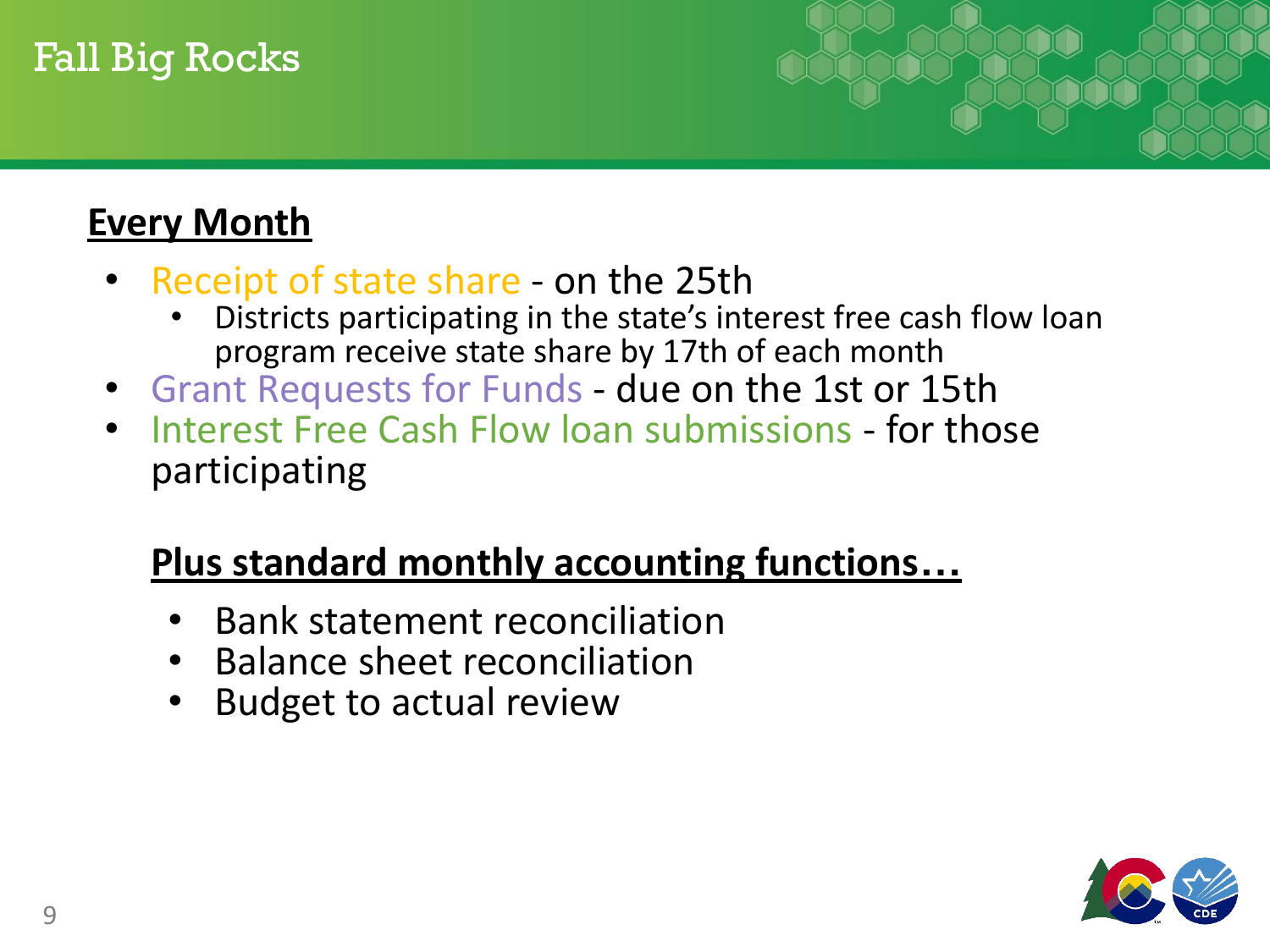## Receipt of State Share - 25th of every month

(17th of every month for districts participating in the state's interest free loan program)

**What is it?** The state share of total program, delivered to your bank account.

#### **What do you need to get it done?**

- Bank account information to CDE.
- An understanding of your total program funding and what to expect.

**Contact: PSFU -** Tim Kahle, [kahle\\_t@cde.state.co.us](mailto:kahle_t@cde.state.co.us)

**Link:** <https://www.cde.state.co.us/cdefinance/sfdetails>

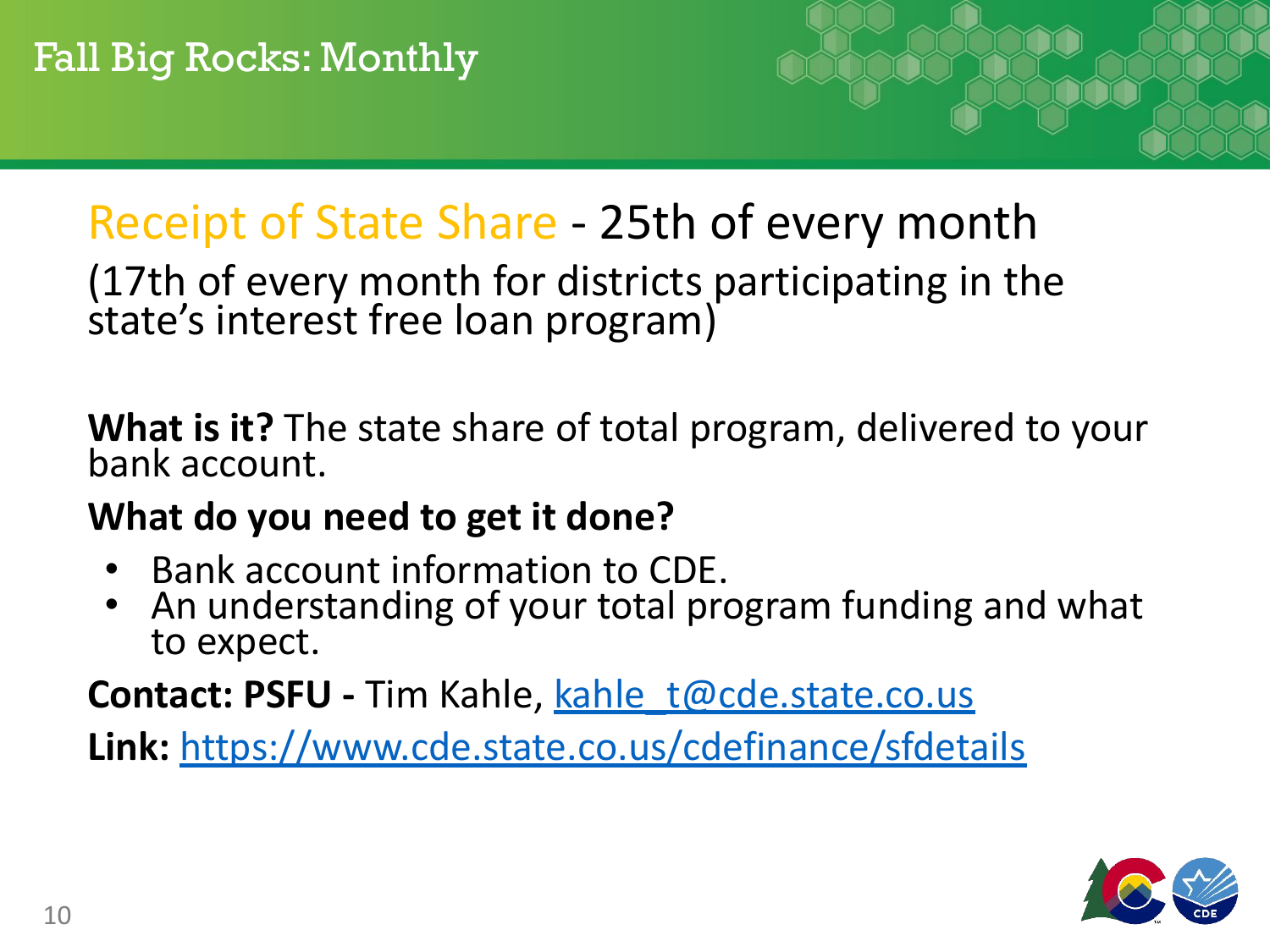## Grant Requests for Funds - 1st or 15th of every month

**What is it?** Drawing down reimbursement for expenditures in your federal funds (Title, ESSER, etc.)

#### **What do you need to get it done?**

• Your monthly expenditures by federal grant.

Contact: GFMU - [grants\\_fiscal@cde.state.co.us](mailto:grants_fiscal@cde.state.co.us)

**Link:**

<https://www.cde.state.co.us/cdefisgrant/requestforfundsforms>

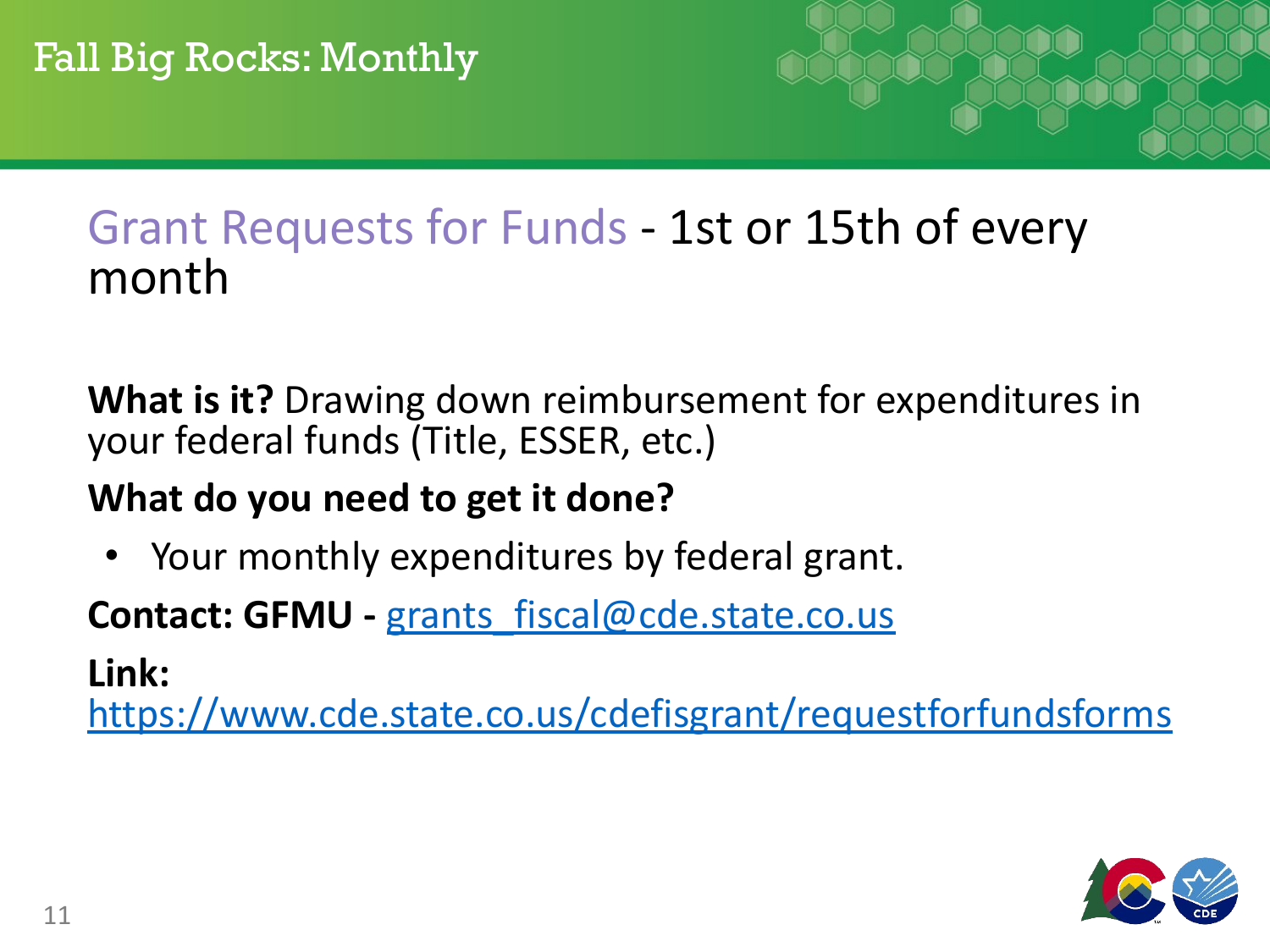# Transportation Claim Reimbursement CDE 40 submission - September 15

**What is it?** Data submission to receive reimbursement for a portion of your transportation costs.

#### **What do you need to get it done?**

- General ledger
- Information from your transportation department, i.e. mileage reports

**Contact: PSFU - Yolanda Lucero, lucero** y@cde.state.co.us

**Link:** <https://www.cde.state.co.us/cdefinance/sftransp.htm>

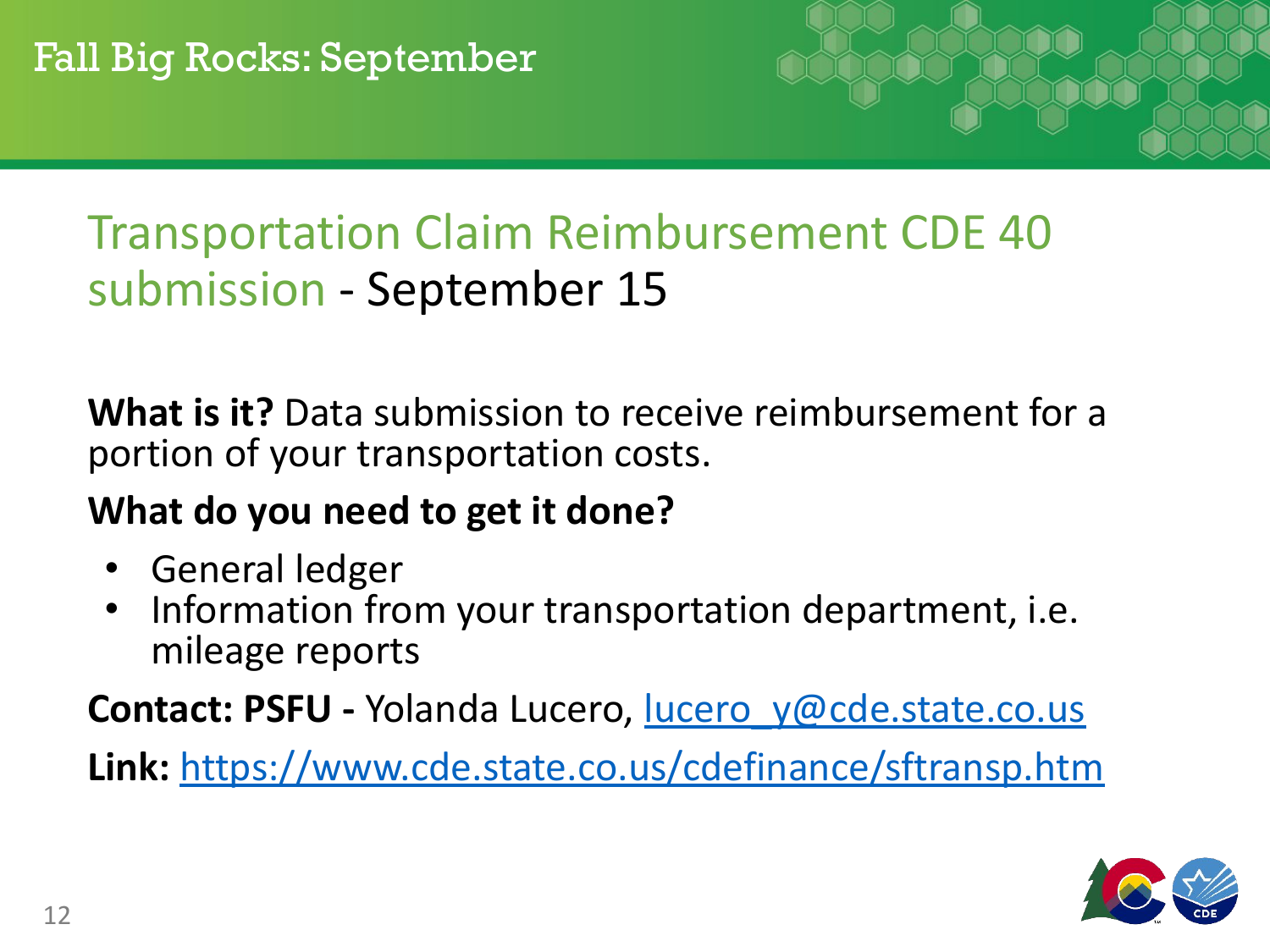## Grant Annual Financial Reports (AFRs) - September 30

**What is it?** End of year reporting for federal grants, including ESSER.

#### **What do you need to get it done?**

• Your annual expenditures for each federal grant.

**Contact: GFMU - grants fiscal@cde.state.co.us** 

**Link:** <https://www.cde.state.co.us/cdefisgrant>

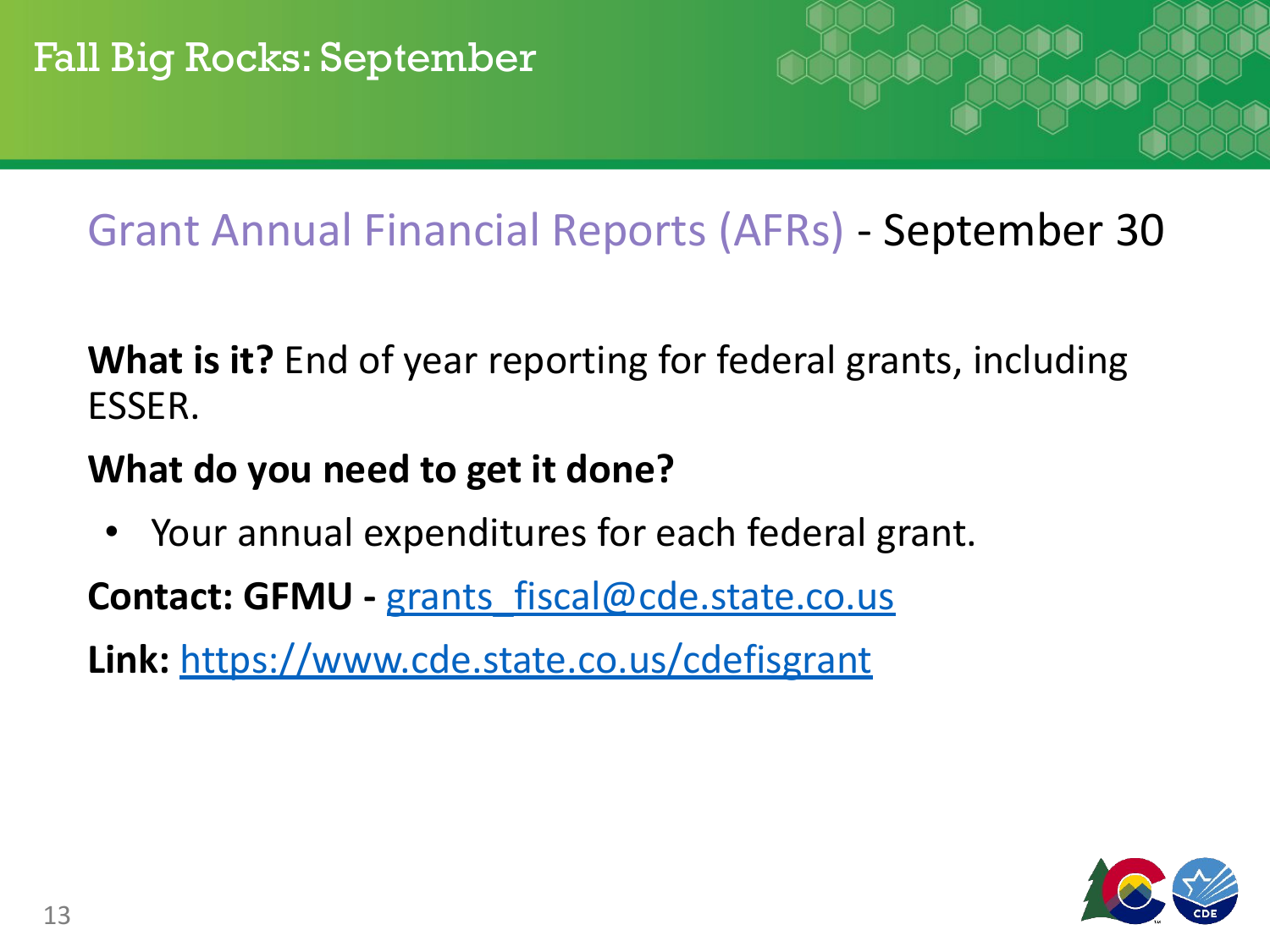## Audit preparation

**What is it?** Preparing for your financial audit, typically a months-long process for the finance team.

#### **What do you need to get it done?**

- A schedule from your auditor, including when they need what
- All of your financial information and data

**Contact: PSFU -** Mark Rydberg, [rydberg\\_m@cde.state.co.us](mailto:rydberg_m@cde.state.co.us)

**Link:** <https://www.cde.state.co.us/cdefinance/auditreport>

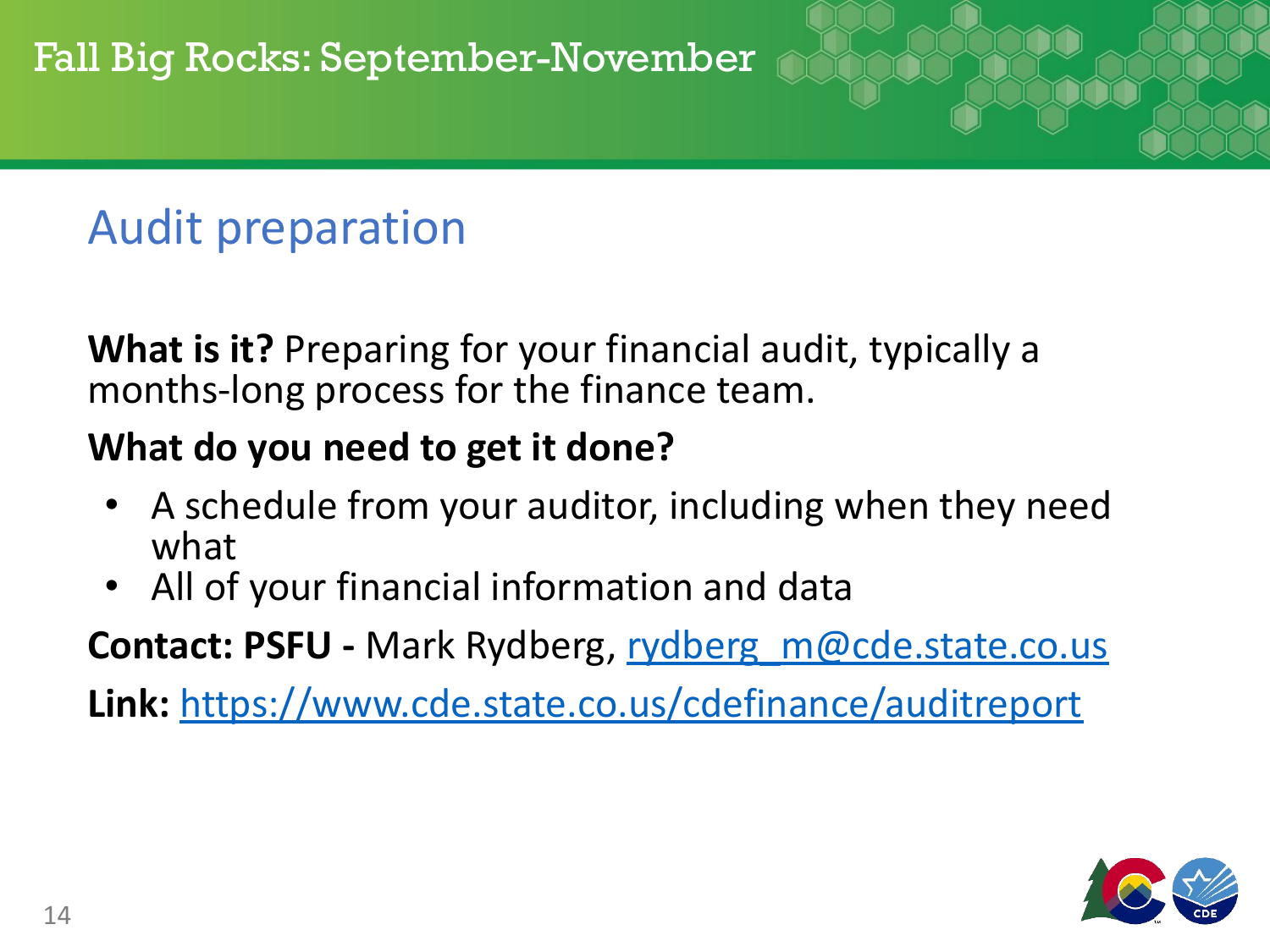## Pupil Count - October 1 & November 1

**What is it?** Documenting pupils eligible for funding per the school finance act.

#### **What do you need to get it done?**

- The person in your district who is responsible for capturing data required for the count, i.e. enrollment, attendance, schedules. (typically manages all student data / SIS)
- Access to the Data Pipeline to submit.
- BOE to certify the count by November 1.

**Contact: Audit - Rebecca McRee, mcree r@cde.state.co.us** 

#### **Link:**

[https://www.cde.state.co.us/cdefinance/auditunit\\_pupilcount](https://www.cde.state.co.us/cdefinance/auditunit_pupilcount)

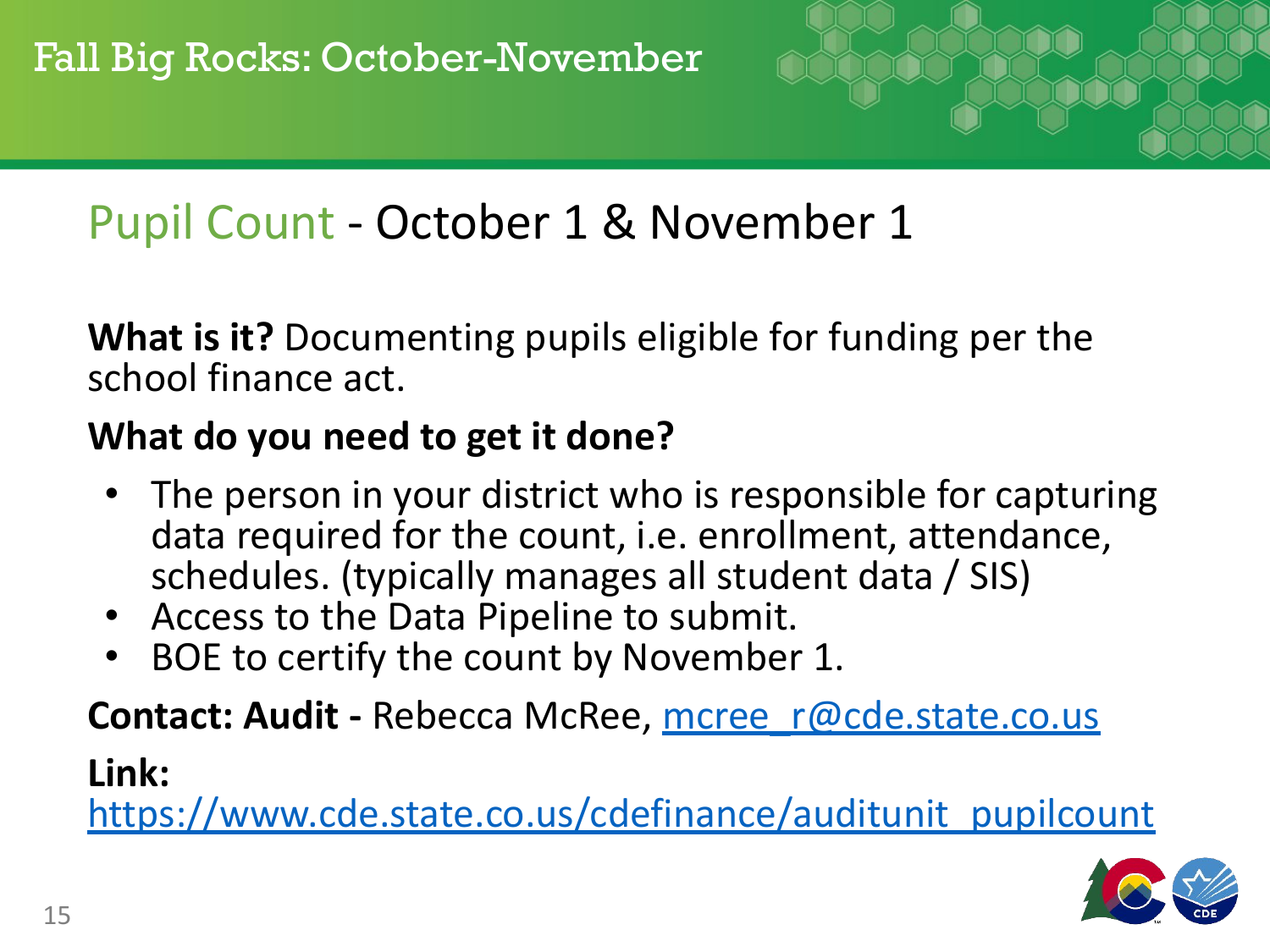

## Mill Levy Certification - December 15

**What is it?** Providing documentation to the county treasurer to collect local property tax.

#### **What do you need to get it done?**

- To have submitted your county assessed valuation to CDE.
- Calculations for your bond mills, if applicable
- To have received your mill calculation spreadsheet from CDE.
- Board of Education approval BEFORE December 15--then take to your treasurer
- Awareness of your district's requirements under [Mill Levy](https://www.cde.state.co.us/cdefinance/milllevycorrection) **[Correction](https://www.cde.state.co.us/cdefinance/milllevycorrection)**

**Contact: PSFU - Tim Kahle, kahle t@cde.state.co.us** 

**Link:** <https://www.cde.state.co.us/cdefinance/sfmilllevy>

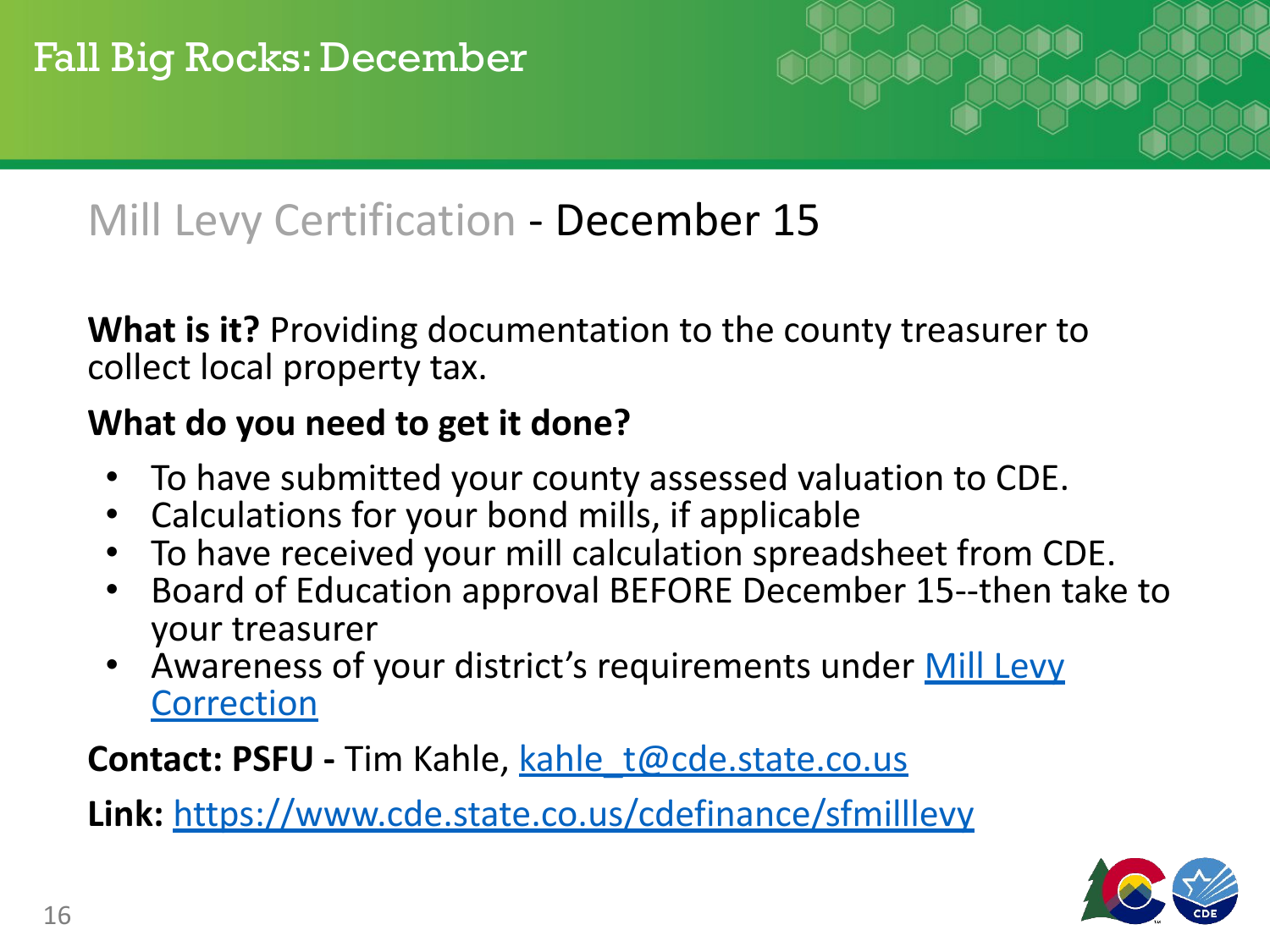## Financial Data Pipeline (also called Finance December) & audit submission - December 31

**What is it?** Submission of your financial data and audit to CDE

#### **What do you need to get it done?**

- A completed audit, including the auditor's integrity report.
- A completed Financial Accreditation Form.
- An export from your accounting system, formatted for the pipeline.
- Several days / weeks to clear errors!

**Contact: PSFU -** Yolanda Lucero and Kelly Wiedemer, lucero l@cde.state.co.us, wiedemer k@cde.state.co.us

**Link:** <https://www.cde.state.co.us/cdefinance> (Data Pipeline)

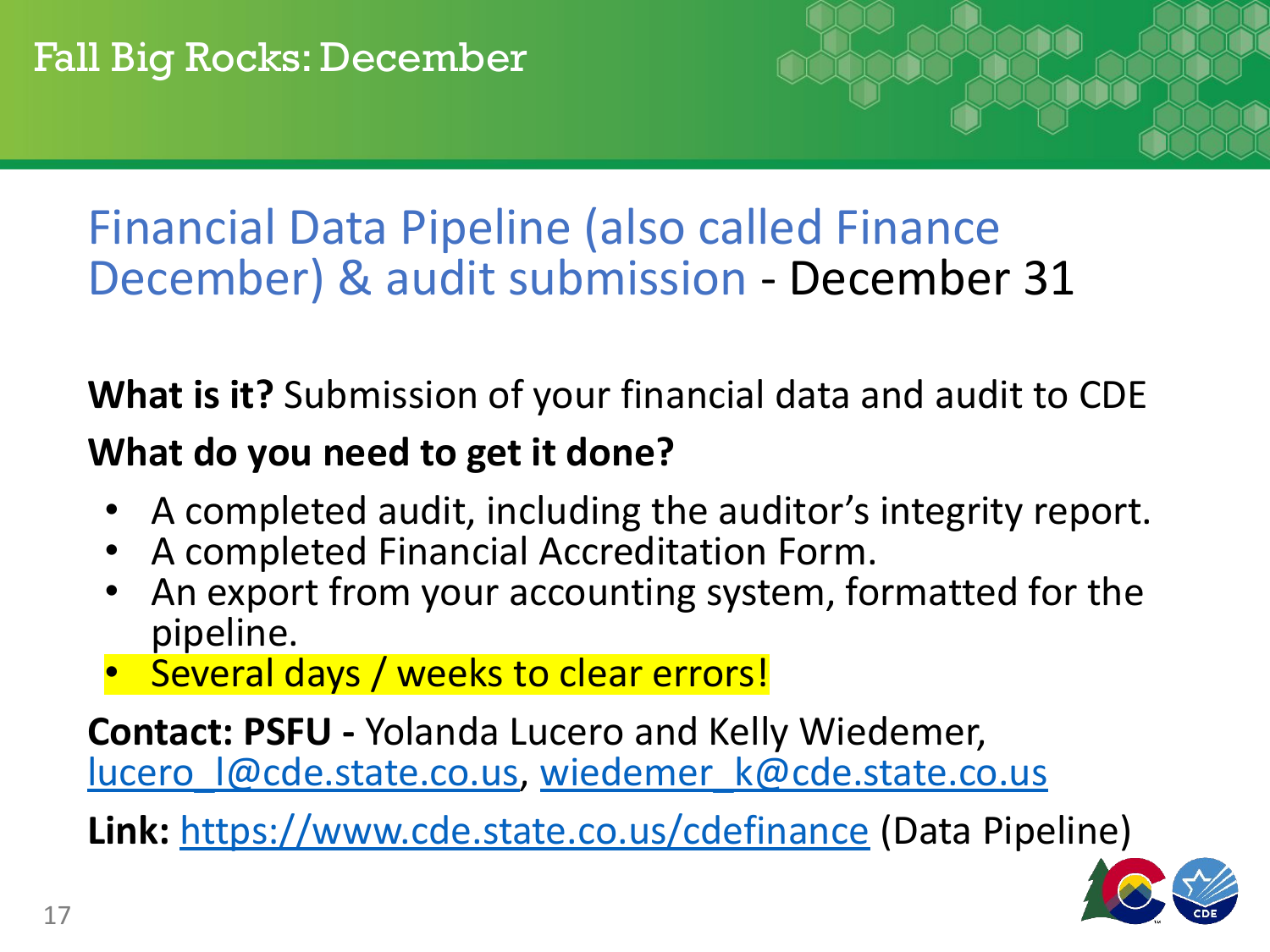## Budget revision preparation - December, for January Board of Education meeting

**What is it?** Preparing to revise your annual budget and Uniform Budget Summary.

#### **What do you need to get it done?**

- Budget to actuals for the first half of the year
- Any changes to the district's strategic plan, emergent needs
- Any updated allocations for state, federal dollars
- New grants received

**Contact: PSFU -** Mark Rydberg, [rydberg\\_m@cde.state.co.us](mailto:rydberg_m@cde.state.co.us)

**Link:** <https://www.cde.state.co.us/cdefinance>

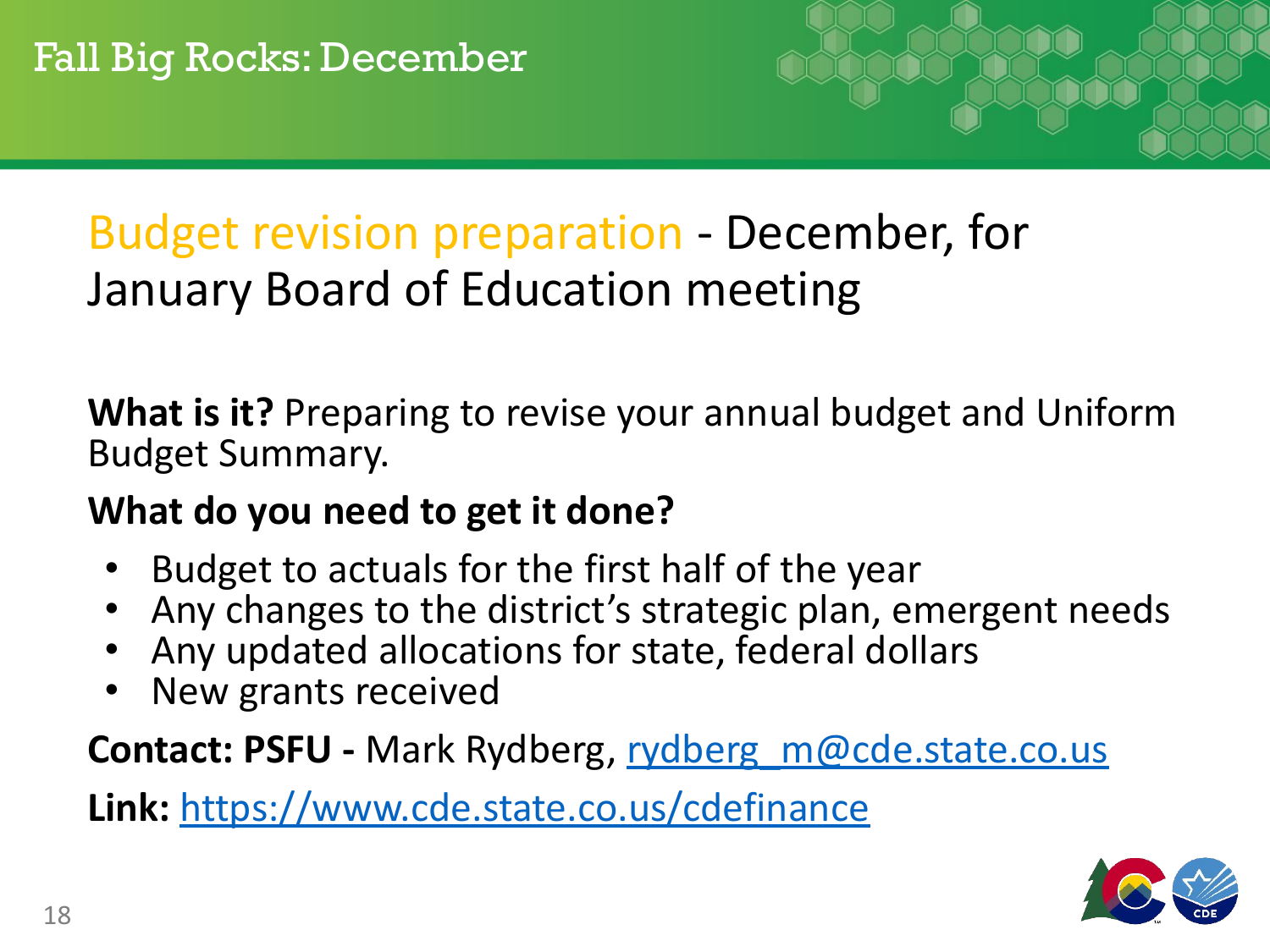



#### **CDE**

**[PSFU Website](https://www.cde.state.co.us/cdefinance)** 

**[PSFU Trainings](https://www.cde.state.co.us/cdefinance/upcomingschoolfinancetownhallsandtrainings)** 

[Self-Study New Business Manager Training](https://www.cde.state.co.us/cdefinance/selftrainingsessions)

**[CASBO](https://www.coloradoasbo.org/i4a/pages/index.cfm?pageid=1)** 

[Colorado School Finance Project](https://cosfp.org/#gsc.tab=0)